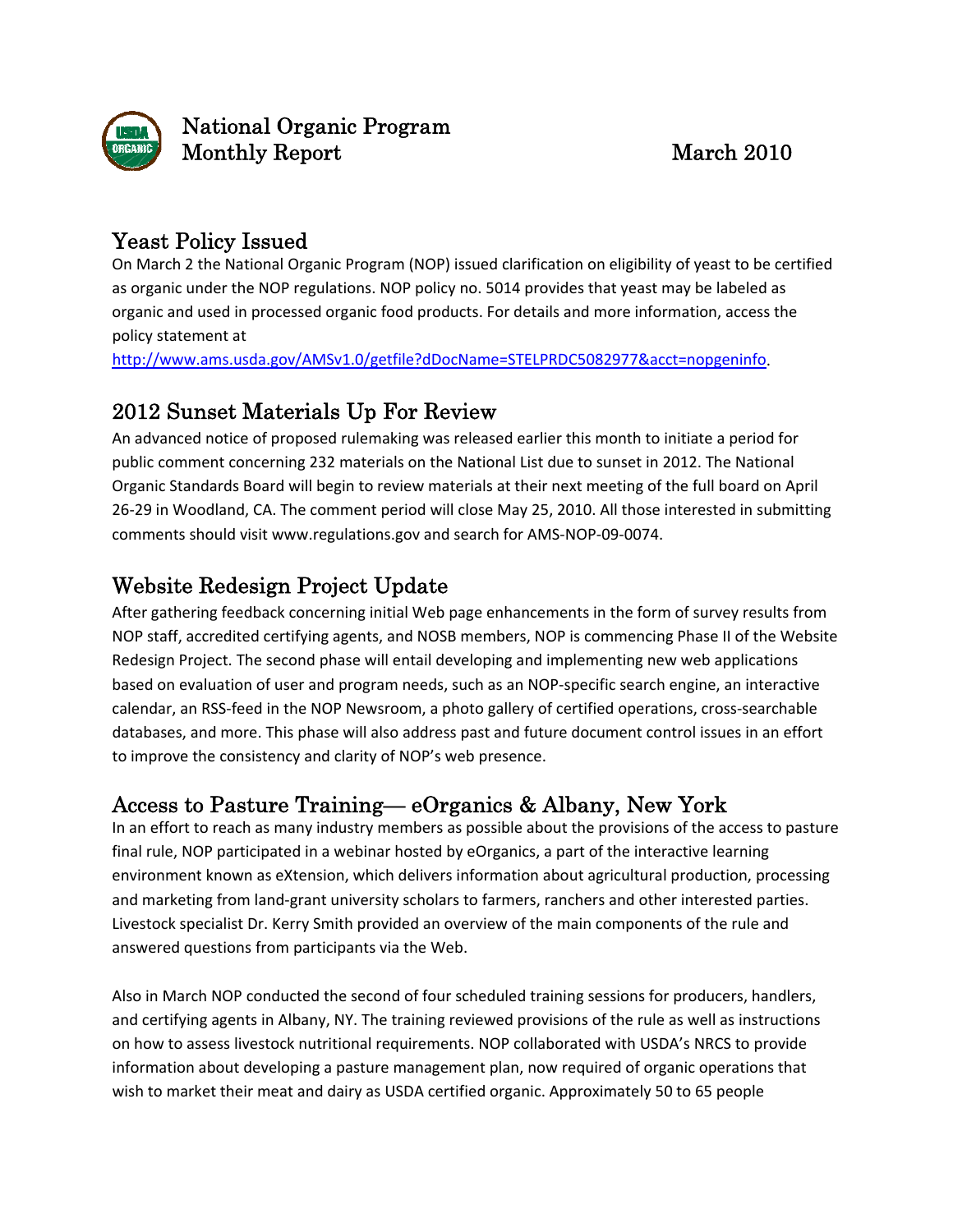participated in and responded positively to the training. Subsequent trainings are scheduled for April 7 in Denver, CO, and April 26 in Woodland, CA.

There is no cost for the training, but preregistration is required. All interested parties are welcome to attend. To register, contact Judith Ragonesi, NOP Training Manager, at [Judith.ragonesi2@ams.usda.gov](mailto:Judith.ragonesi2@ams.usda.gov) or by telephone at 202‐205‐5712.

# Natural Products Expo West

Members of the Compliance and Enforcement Division of NOP attended the Natural Product Expo West in Anaheim, CA, to fulfill three objectives: 1) monitor trade show compliance of food products containing organic claims, including follow up compliance monitoring of products and claims that were the subject of previous NOP enforcement action; 2) analyze the current landscape of regulated and unregulated organic personal care product industries by surveying personal care products containing organic claims; and 3) attend trade show education sessions regarding the use of organic claims in personal care products, the implementation of the U.S.‐Canada organic equivalency agreement, and prospective food safety regulatory developments.

Staff visited and reviewed over 250 booths in conducting investigative activities and also systematically reviewed health and beauty product organic claims displayed on the trade floor. NOP will conduct follow‐up investigative activities concerning several new regulatory violations it noted while managing open compliance cases as well as apply its observations concerning personal care organic claims in prospective NOP policy development.

### Proposed National Institute of Standards and Technology (NIST) Assessment of NOP

Recently, NIST submitted a draft proposal for providing peer review services to the NOP. The proposal includes reviews of the Washington, DC, and Fredericksburg, VA, offices and at least one witness assessment of an NOP‐accredited certifying agent. The standard for the audit will be the International Organization for Standardization (ISO) 17011 General requirements for accreditation bodies assessing and accrediting conformity assessment bodies.

Once an assessment team is formed and fees are determined, NIST would conduct a detailed document review followed by onsite activities before providing written feedback on NOP proposed corrective actions to resolve industry non‐conformances to the organic standards.

# State Organic Program Updates

The NOP received a request from the California State Organic Program for NOP approval of their registration program, fee structure, and the memorandum of understanding (MOU) established with the California Department of Public Health. The State Organic Program is working to address findings from an onsite audit of that was conducted by the NOP last December.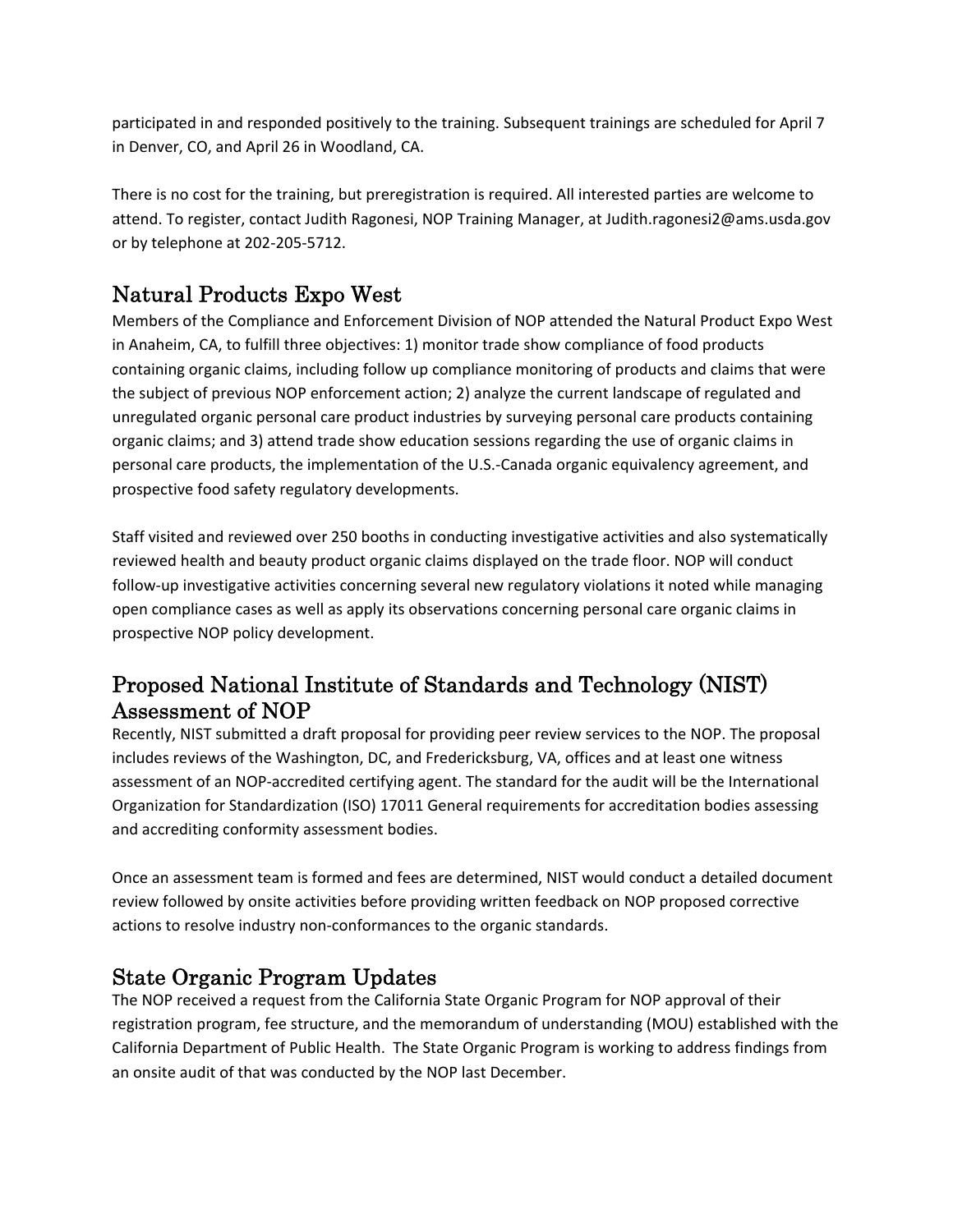In addition, the State of Utah surrendered its recognition as a State Organic Program due to budget constraints. No certified organic operations in Utah will be affected by the surrender.

### Agricultural Outreach Conference

USDA and NOP officials participated in the third annual USDA agricultural outreach conference at Virginia State University. Deputy Administrator Miles McEvoy gave a presentation on organic standards and certification to approximately 50 participants.

### Surrendering of NOP Accreditation

Agrior, a regional certifier based in Israel, surrendered its NOP accreditation effective March 7. Also, the North Carolina Crop Improvement Association (NCCIA) surrendered its accreditation effective April 1. Officials have notified their respective clients of the change. Any clients that do not seek other sources of certification will have their records reviewed by NOP for final disposition.

# Onsite Review of Danish Ministry of Food, Agriculture, and Fisheries

NOP representatives traveled to Copenhagen, Denmark to conduct an on‐site review of the Danish Ministry of Food, Agriculture and Fisheries in accordance with a Recognition Agreement between Denmark and the USDA, Agricultural Marketing Service. The visit allowed the NOP to verify Denmark's processes for ensuring compliance of Danish agricultural products exported to the United States for sale as NOP certified organic. A final report by NOP is pending following further discussion with the Government of Denmark. Once prepared, it will be available on the NOP website.

# NOP Appeals

In March, the NOP Appeals office received 778 adverse action/non‐compliance notifications, including:

 Notices of Noncompliance Notices of Proposed Suspension Notices of Suspension Notices of Proposed Revocation Notices of Revocation Denials of Certification Notices of Resolution Surrenders of Certification

These letters are submitted to the Administrator as part of the accreditation requirements for accredited certifying agents under 7 CFR § 205.501(a)(15)(i). Procedural requirements for adverse action letters issued to operations are outlined in § 205.405 and § 205.662. These numbers are based on the number of letters received by the AMS Administrator from accredited certifying agents during the month of March 2010. These numbers may include letters issued prior to March 2010, may not include all letters issued in March 2010, and may not include letters submitted to a State Organic Program. For more appeals information, visit the NOP electronic reading room at